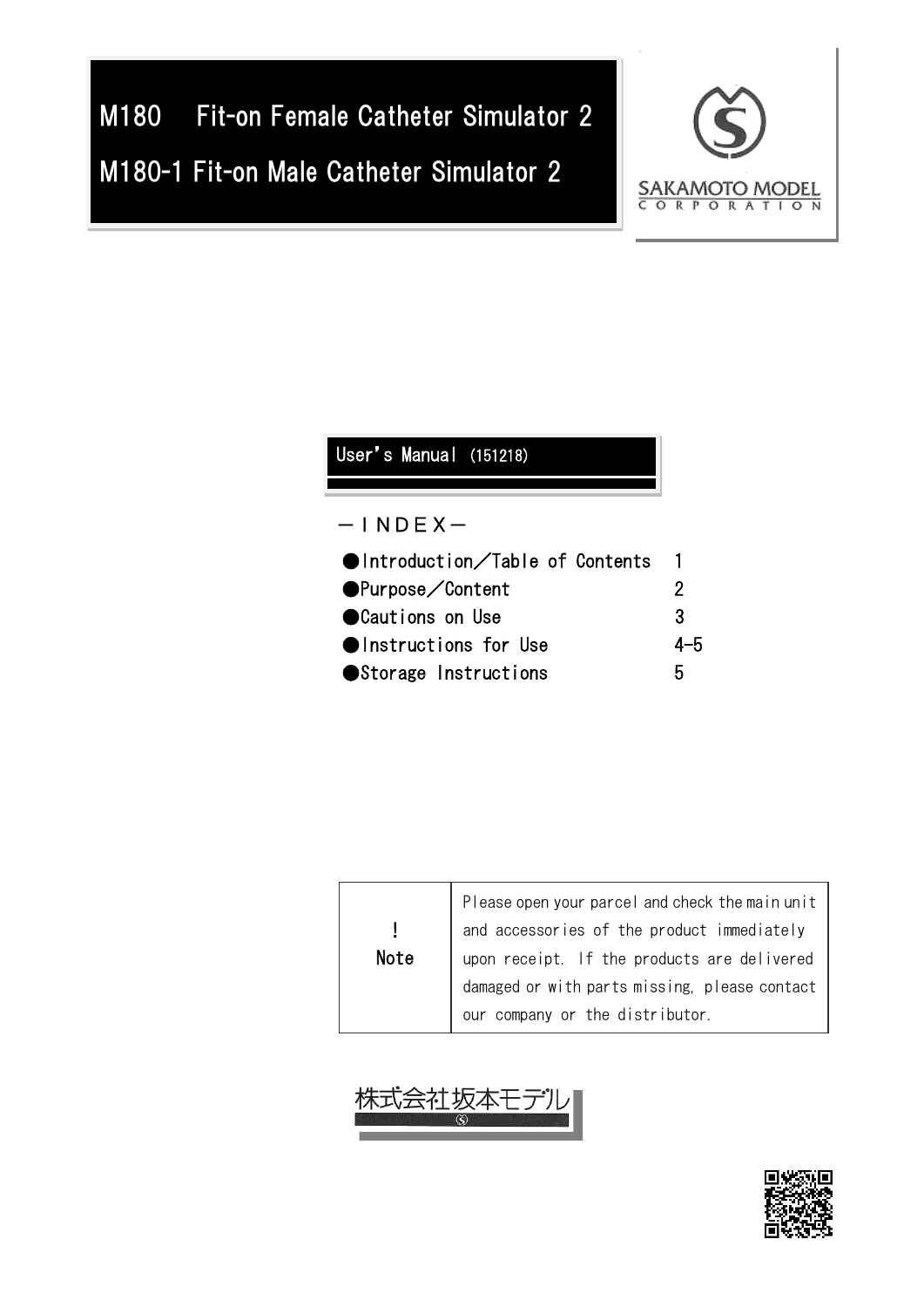### Introduction

Thank you for purchasing our product, "Fit-on Female/Male Catheter Model 2."

Read this user's manual carefully in order to use the product for a long time appropriately.

This product is closely checked before factory shipment. However, when this product arrives, open it soon, and check if anything on the main unit and accessories are missing or broken.

### Table of contents

| $4 - 5$ |
|---------|
|         |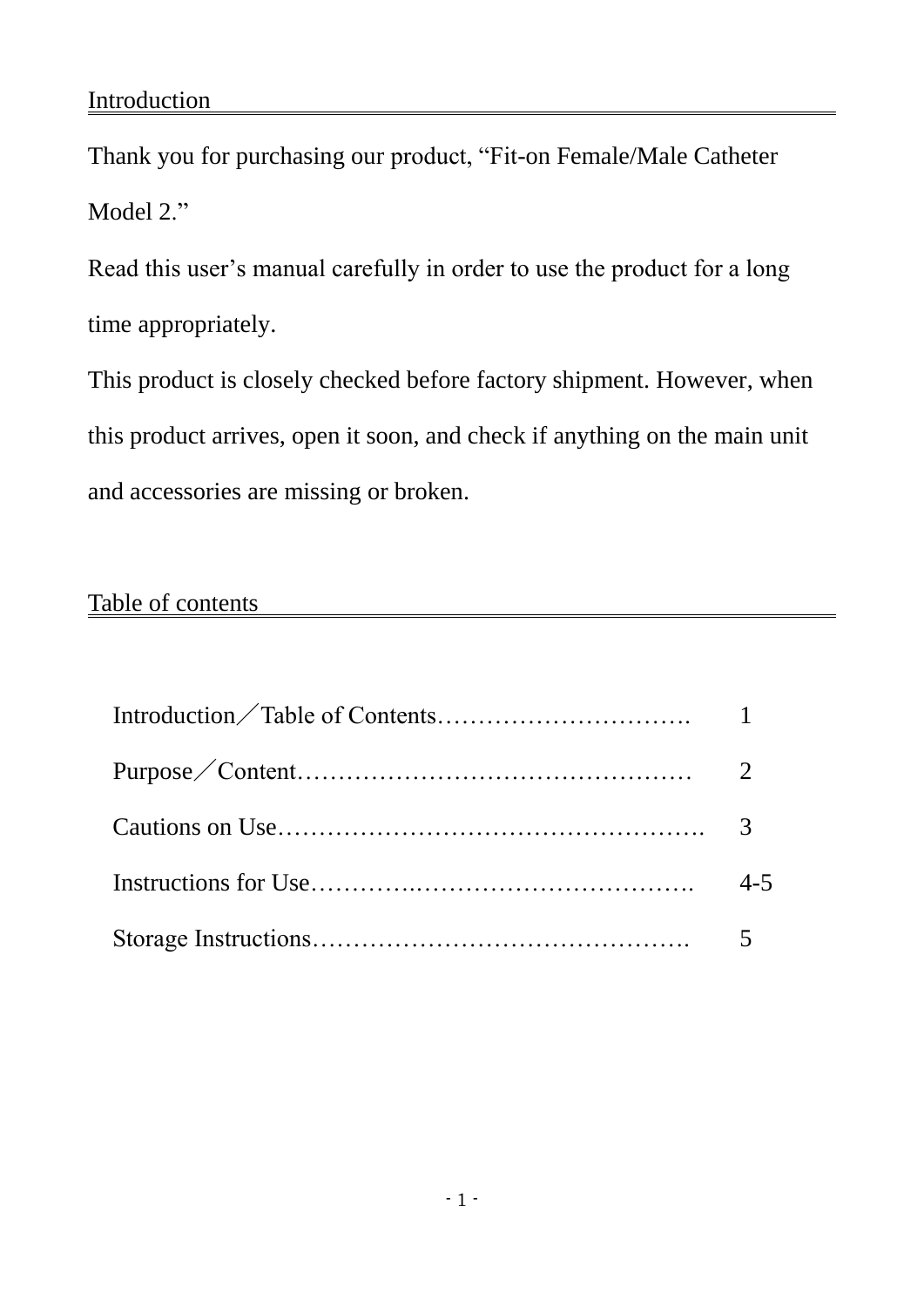## **Purpose**

This product is used to perform the following training:

- 1) Intermittent catheterization
- 2) Indwelling catheterization
- 3) Catheter placement
- 4) Genital washing

# **Contents**

- 1) Main unit (external genitalia) 1 piece
- 2) Wearable waterproof pants 1 set
- 3) Cradle (for desktop use) 1 unit
- 4) Lubricant oil 1 bottle
- 5) Baby powder 1 bottle
- 6) Irrigator 1 bottle
- 7) Irrigator stand 1 piece
- 8) Catheter for urethral catheterization, two-pack

(8 EG Nelaton catheter, 16 Fr balloon catheter)

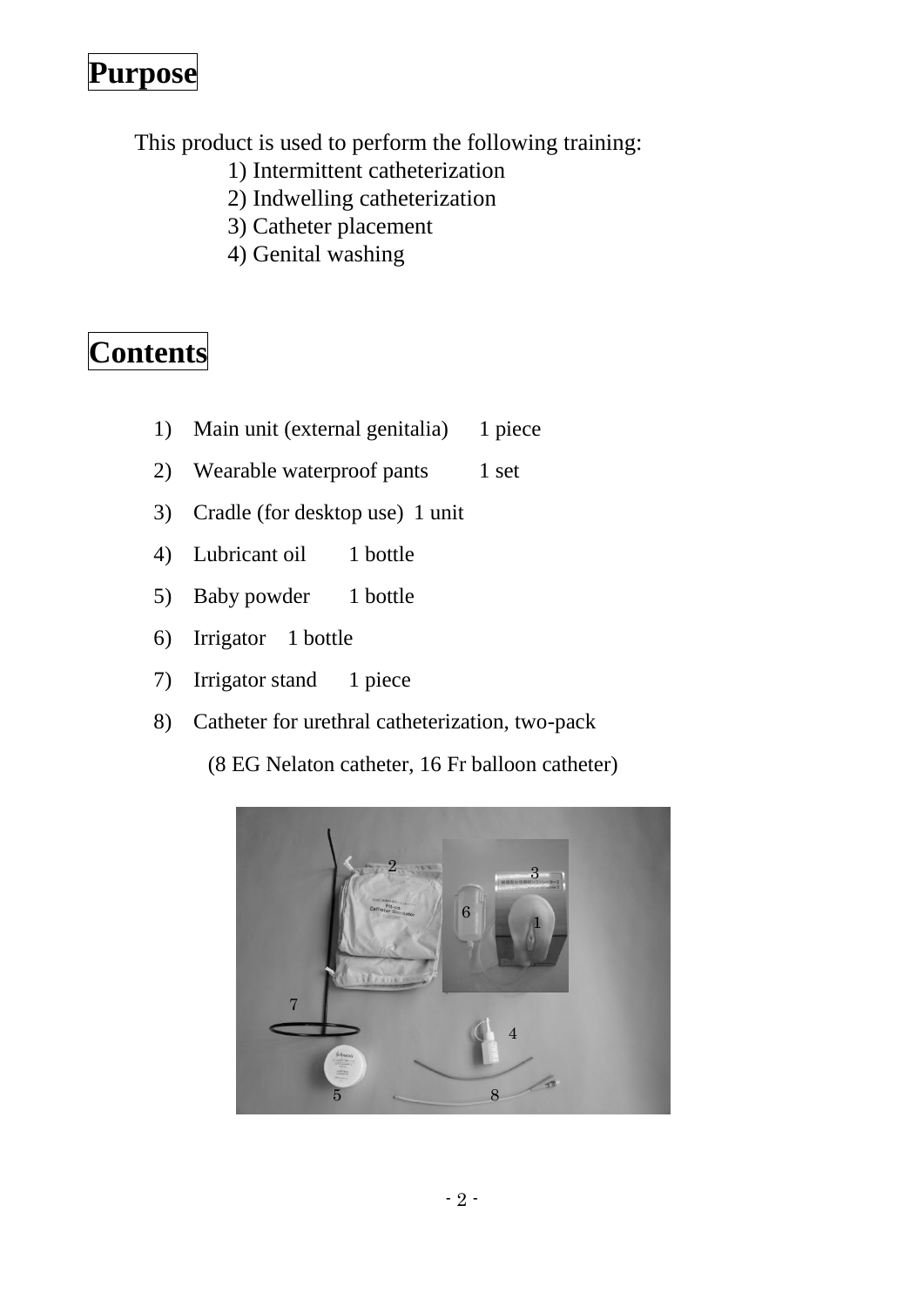### **Cautions on Use**

- 1) If the resin made products are fitted onto the genitalia for long periods of time, the genitalia may deform. Therefore, handle with care when using them.
- 2) The material on top gets dirty easily. Therefore, wearing rubber gloves is recommended. In addition, be particularly careful with ballpoint pens and magic markers because their marks cannot be removed.
- 3) If the genitalia get slightly dirty, a neutral detergent can be used to clean it. (Do not use any solvents such as thinner, because the resin will dissolve.) Then, use a dry cloth to remove all remaining moisture and apply the baby powder.
- 4) When the genitalia is being held, hold it by the hard receiver on the rear side.
- 5) When training, hang the irrigator at a position that is approximately 30 cm higher than the opening of the urethra. (Use the irrigator stand that is provided.)

Hanging the irrigator in too high a position might cause a water leak.

Be careful the additional water in irrigator. If you add over the memory of 300cc of irrigator, it might cause a water leak.

- 6) The genitalia and the bladder are fitted together, so do not remove the bladder from the genitalia. In addition, do not disconnect the tube that is connected to the base of the genitalia. (Otherwise, it will damage the product.)
- 7) When training, after removing all moisture from the catheter before insertion, always be sure to apply the lubricant oil that is provided. Note, only use the lubricant oil that is provided for lubrication. (If another lubricant is used, it will damage the product.)
- 8) The pants are waterproof, but they are not completely watertight. Therefore, exercise caution during training after prolonged use.
- 9) If a defect or problem with the product is discovered during use, stop using the product immediately and contact Sakamoto Model or an authorized dealer.
- 10) This product is a simulator capable of supporting advanced medical training. However, Sakamoto Model does not guarantee the same results during actual treatment.
- 11) Please note that the specifications of this product may be changed without prior notice in order to make improvements to the product.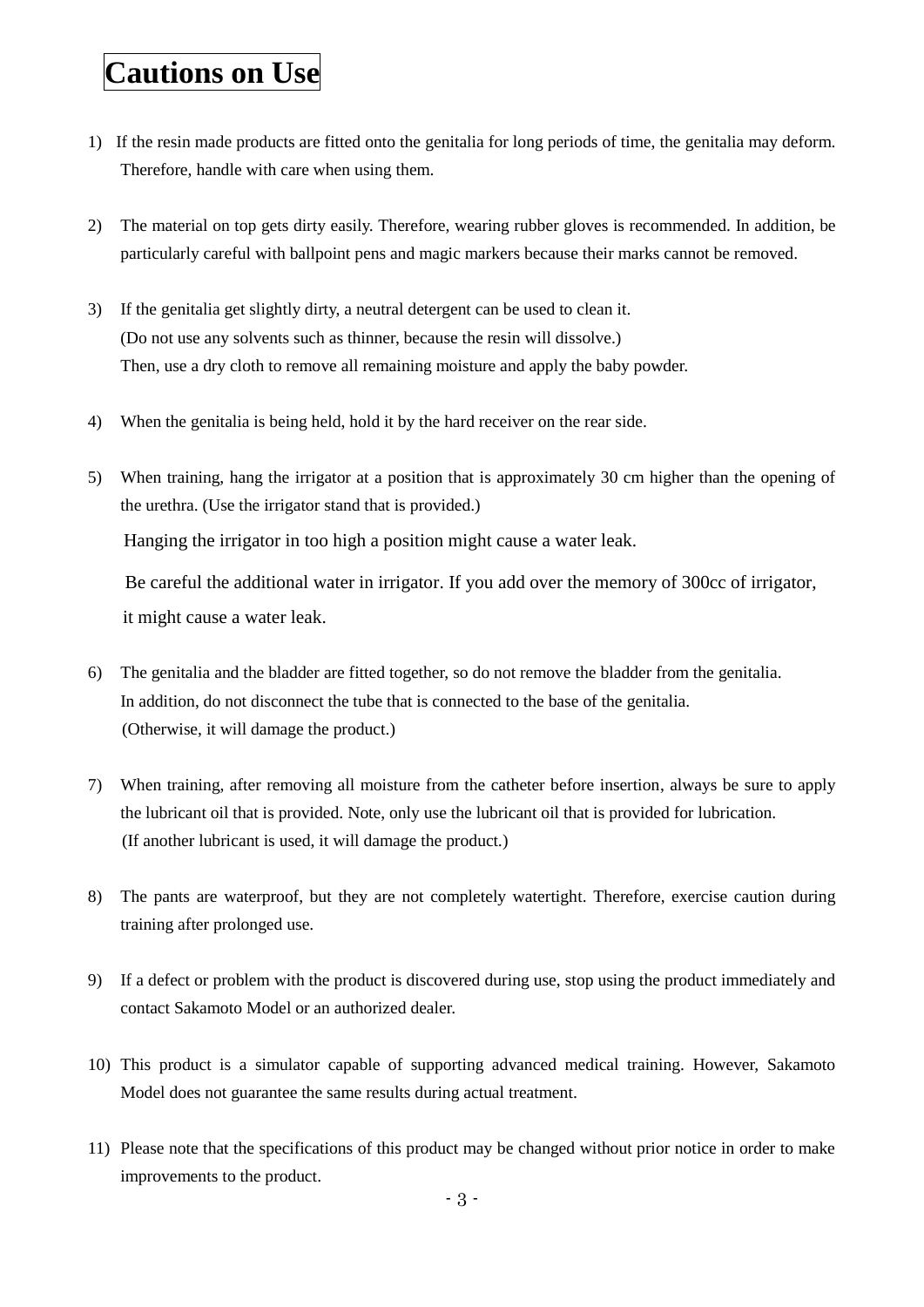### **Instructions for Use**

### **Catheterization**

- 1) Remove the genital model and the genital model stand from the storage case, and place them on a table with a non-slick surface for training.
- 2) Connect the irrigator bottle to the tube running from the lower part of external genital.(Refer to the right picture.)
- 3) Close the plug of the drain of the bladder.



- 4) Set the slit on the bottom of the genitalia onto the "Genital model stand" (for table use). Or, attach the genitalia to the Velcro on the waterproof pants, starting from the up to bottom. When using the pants, have the person playing the role of the patient put on the pants, or fit them onto the dummy.
- 5) Set up the irrigator onto the irrigator stand.
- 6) Make sure that the clamp is closed, and fill up the irrigator with water of 300cc.
- 7) Open the clamp.
- 8) Apply the special lubricant provided to the end of the Nelaton catheter, and insert it into the urethra. Depending on the conditions, withdraw it a few times and apply the lubricant again. (If the catheter is inserted without applying lubricant, it will damage the product. In addition, do not apply excessive force because if the insertion angle is incorrect, the catheter cannot be inserted.)
- 9) Once the catheter reaches the inside of the bladder and stays inside (refer to figure on the right), water collects inside the bladder and then it discharges. Therefore, prepare a tray or similar receptacle to collect the discharged water from the catheter.(Refill the water inside the irrigator as necessary.)



Be careful the additional water in irrigator. If you add over the memory of 300cc of irrigator, it might cause a water leak.

10) Withdraw the catheter, and practice training. When withdrawing the balloon catheter, make sure to always shrink the balloon first before withdrawing. (Otherwise, it may damage the product.)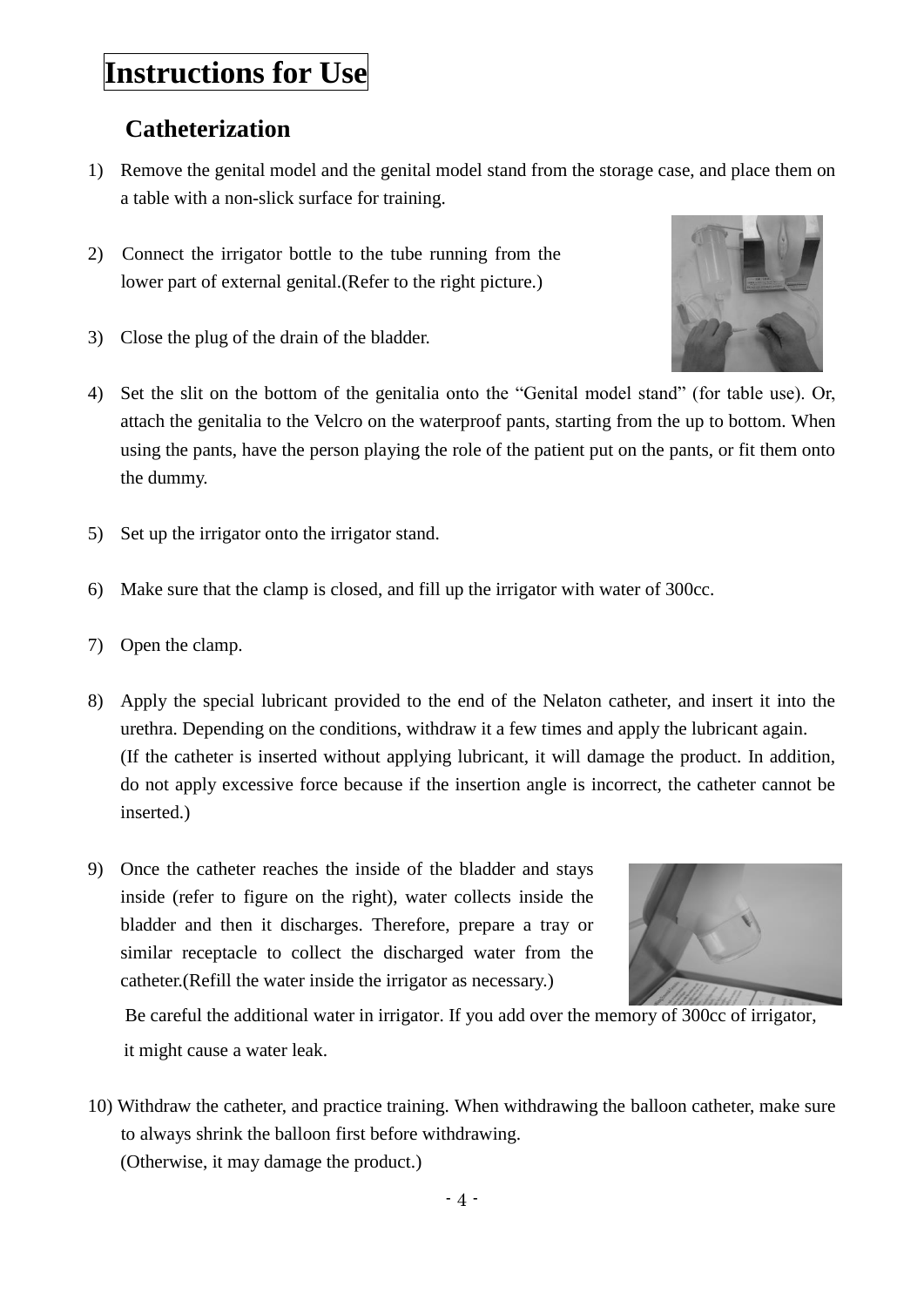### **Genital Washing**

- 1) Attach the external genital model onto the waterproof pants that are provided, and use water to perform training. When using water, the product sticks and the sliding function decreases, but this is not a problem with product quality. However, take extra care when handling the product because it tears more easily.
- 2) Do not use other solutions with the genital model. (Otherwise, it may damage the product.)

# **Storage Instructions**

- 1) Finish the training exercises. (Leave the catheter inserted.)
- 2) Have a tray ready to collect the water that is discharged.
- 3) Close the clamp, and disconnect the irrigator and the lubricant tube. Discharge the water from the irrigator into the tray.
- 4) Open the drain at the bottom of the bladder, and drain the water in the bladder.
- 5) Remove the catheter.

If you are concerned about any water remaining inside the bladder, discharge the water again by tilting the genital model. Store the product with the drain unplugged until the next training session.

- 6) Use neutral detergent and a soft cloth to gently remove any dirt or stains on the external genital model. Then, use a cloth soaked in water to wipe it off.
- 7) When storing the product inside the storage case, dry the genital model thoroughly. Then, apply lubricant oil to the opening of the urethra and apply powder to the other parts of the genitalia before storing. During this time, be careful not to let any powder get inside the opening of the urethra.
- 8) Set the external genital model onto the genital model stand, and place them inside the special case. Avoid storing the product in direct sunlight or in locations with high temperature and humidity.